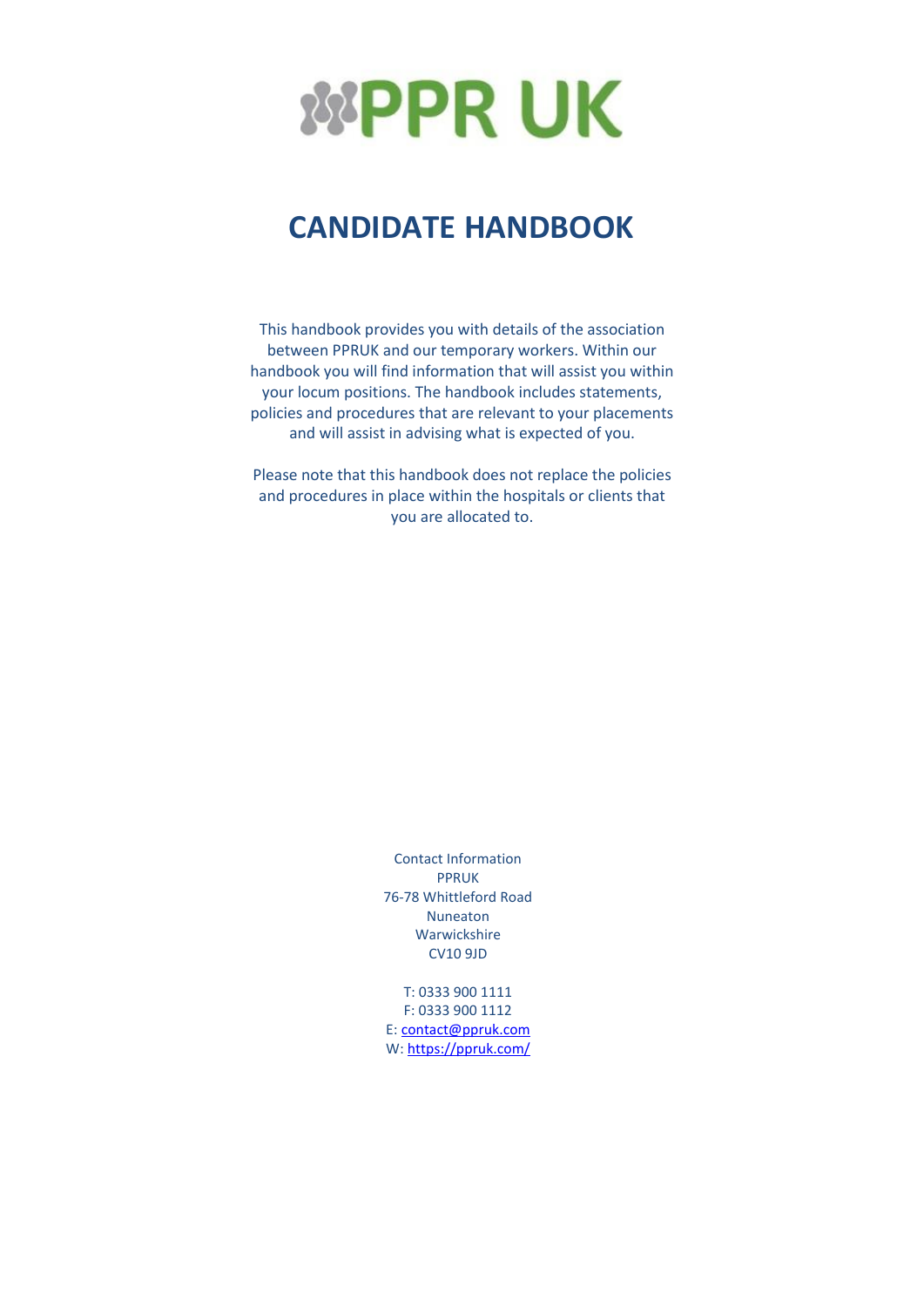

#### **PRIOR TO COMMENCING YOUR ASSIGNMENT**

PPRUK will be unable to offer you assignments until you are fully contract compliant. Our compliance team will liaise with you as to the process and once this is completed our recruitment team will contact you to advise that you are able to start a position via PPRUK.

Please retain this handbook whilst working through PPRUK as in contains information that is important and useful.

#### **INDUCTION**

PPRUK will brief you on the general issues and procedures in relation to the registration and compliance process. In addition, we will provide you with Induction Training which includes, but is not limited to the following:

> Basic Life Support Conflict Resolution Fire Procedures **Infection Control** Risk Incident Reporting Safeguarding Children (SOCA)

Manual Handling The Information Governance (Caldicott Protocols)<br>Information Governance (Caldicott Protocols)<br>Complaints Handling Complaints Handling Lone worker Training Training Safeguarding Vulnerable Adults (SOVA)

#### **MANDATORY TRAINING**

It is essential for you to keep your knowledge and skills up to date. All candidates must complete practical Manual Handling and Basic Life Support courses annually. You will also be required to complete regular online and practical training courses annually during your time with us. We can organise and book the training courses, please contact our compliance team to discuss. You can also source your own training courses. We will require documentary evidence of training certificates. Please ensure your Training Record is kept up to date at all times and to continue notifying us of any training completed. Both Induction Training and Mandatory Training can be arranged through PPRUK for £35 +VAT – please request addition information if this is required.

#### **RISK INCIDENT REPORTING**

Under the Management of Health and Safety Regulations of 1992 you have a legal duty of care to report all accidents, incidents and near misses. These regulations impose a duty on employers to perform risk assessments on all work activities. If during the course of your work you identify a risk to the health, safety and welfare of your own personal safety, and/ or that of your colleagues/patients/clients, you have a duty to report this. In the first instance it should be reported to the person in charge of the establishment to which you are assigned, and to PPRUK Recruitment Consultant. An incident report form must be completed at PPRUK Head Office.

#### **LONE WORKERS INFORMATION**

Lone workers are those workers who work by themselves without close or direct supervision. Lone working is not governed by any specific legislation, but a wide range of legislation may apply depending on the nature of the work involved. In all instances the Health and Safety at Work Act 1974 and the Management of Health and Safety Regulations of 1992 will apply.

Generally, within the healthcare industry, lone workers can be regarded as those who work on a peripatetic basis such as community/district nurses, domiciliary homecare workers etc., or those who work outside of normal hours e.g. domestics, porters, security etc.

In all cases where a worker is expected to work alone a risk assessment should be performed by the employer and steps taken to reduce risk to the lowest practicable level. The risk assessment should address:

- Whether the work can be performed safely by a single person
- What arrangements are required to ensure the lone worker is at no more risk than employees working together.

If for any reason you consider yourself to be at risk working in a "lone worker" situation, please contact your Recruitment Consultant immediately so that a further risk assessment can be performed, and arrangements can be made to ensure safe systems of work and your personal safety.

#### **VIOLENCE AND AGGRESSION**

It has been recognised for some time that workers within a hospital setting are in an environment where there is potential for threat, aggression or violence. Violence and aggression can be defined as including the following circumstances:

- Minor assaults including situations where physical contact and / or injuries occur which require first aid treatment
- Threats with an offensive weapon without physical injury
- Aggravated assault resulting in injury requiring medical assistance
- Threatening behaviour which could include verbal abuse, threats or fear arising from damage to the physical environment
- Assault resulting in serious injury and / or death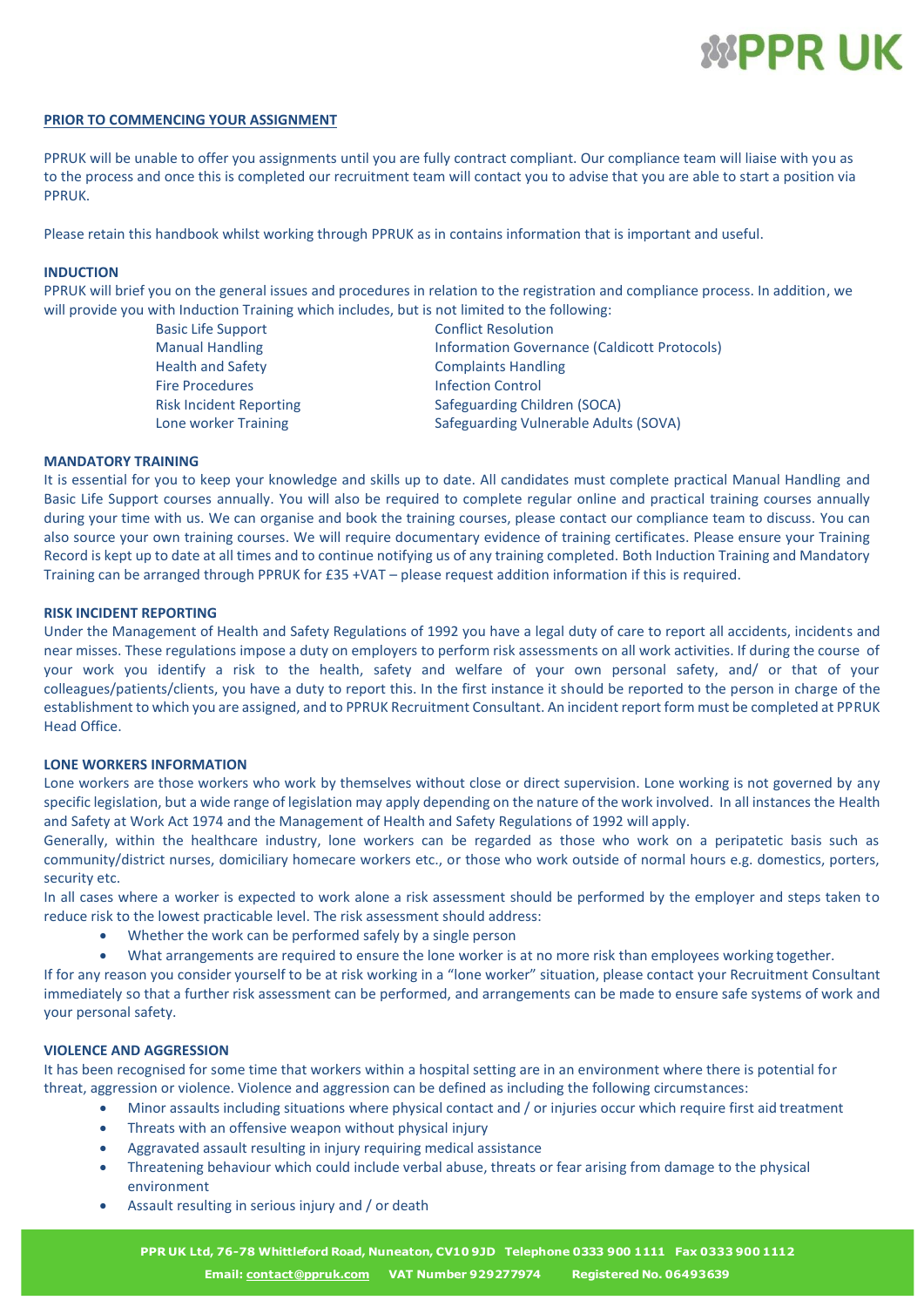

Any violent, abusive or threatening behaviour is unacceptable. You must report and incident immediately to the person in charge and also to your PPRUK Recruitment Consultant. The establishment where you are working will have policies for dealing with such incidents, and an incident report form should be completed by both the place of work and at PPRUK Head Office. All Candidates have an obligation under the Health and Safely at Work Act 1974 to have regard to their own health, safety and welfare at work, and that of others who may be affected by their acts of omissions.

# **THE CALDICOTT PROTOCOLS (Information Governance)**

The Caldicott review was commissioned due to the development of information technology and its capacity to rapidly and extensively disseminate information concerning patients or service users. An essential component of the clinical consultation in the provision of health care is confidentiality. All healthcare workers have stringent requirements with regard to confidentiality of patients within their care. However, information given about patients underpins the efficient operation of the NHS, and it is important that confidentiality does not impede upon the provision of effective patient care. Therefore, the Caldicott review devised protocols and recommendations, which assume the appointment of a Caldicott Guardian who is created to safeguard and govern the users of patient information within NHS organisations. Caldicott guardians are senior health professionals. All of PPRUK personnel are required to familiarise themselves with the local policy on confidentiality within the establishment / NHS Trust where they areworking.

#### **COMPLAINT HANDLING**

During the course of your work with PPRUK you may come across complaints from patients / clients. It is the policy of PPRUK to deal with any expression of dissatisfaction in a professional and precise manner. If you are on an assignment within an establishment, please report any complaints to a senior person and document all details of the complaint. You must also report the complaint to PPRUK Recruitment Consultant or their Manager. All complaints must be investigated within a specified time limit and resolved as soon as possible, and this is the responsibility of the responsible manager at PPRUK (this is outlined at the end of this document). You may be requested to complete a complaint record form and attend an interview to investigate the matterfurther.

If you personally are the subject of a complaint you will also be asked to record details as part of an investigation and in some circumstances, it may be necessary to suspend you from duty whilst an investigation is in process. Any complaints of misconduct against individuals will be reported to the relevant Registration Body. If you have any complaints about any aspects of your work at PPRUK please do not hesitate to contact us. Any complaints from individuals will be dealt with in a professional and confidential manner. PPRUK operates a "whistle blowing" policy, please refer to the policy section at the end of this book.

#### **FITNESS TO PRACTICE**

It is important for your own health and of those in your care that you are fit to practice whenever you attend an assignment. You must declare yourself fit to practice when you accept an assignment. You must also inform us if you are pregnant as we are required to perform a health and risk assessment for all expectant mothers. If you are concerned that your assignment involves unnecessary risks to either your health or fitness, or that of your unborn child, please contact us immediately. You will be required to supply PPRUK with an update of your occupational health questionnaire on an annual basis, as this is a contractual requirement of the NHS. We will contact you and supply you with the new forms as they are required.

#### **IMMUNISATIONS**

Please keep the following immunisations up to date:

- Hepatitis B
- Varicella (Chicken Pox)
- MMR
- **Tuberculosis**
- Diphtheria
- Hepatitis C
- Tetanus
- Polio

Any boosters or new vaccinations should be recorded on your Immunisation Record. You need to disclose details of your medical record on your medical questionnaire. Documentary evidence is required for Hepatitis B, Varicella, MMR, Tuberculosis, Measles and Mumps. Without documentary evidence of immunisation, we will be unable to offer you assignments.

# **MRSA & INFECTION CONTROL**

Methicillin Resistant Staphylococcus Aureus (MRSA) is the name given to a range of antibiotic-resistant bacteria. MRSA exists on the hands or in the nose of around one third of the healthy population and is usually harmless. It can however prove fatal if it enters the bloodstream of an already weakened patient. It is usually transmitted by touch.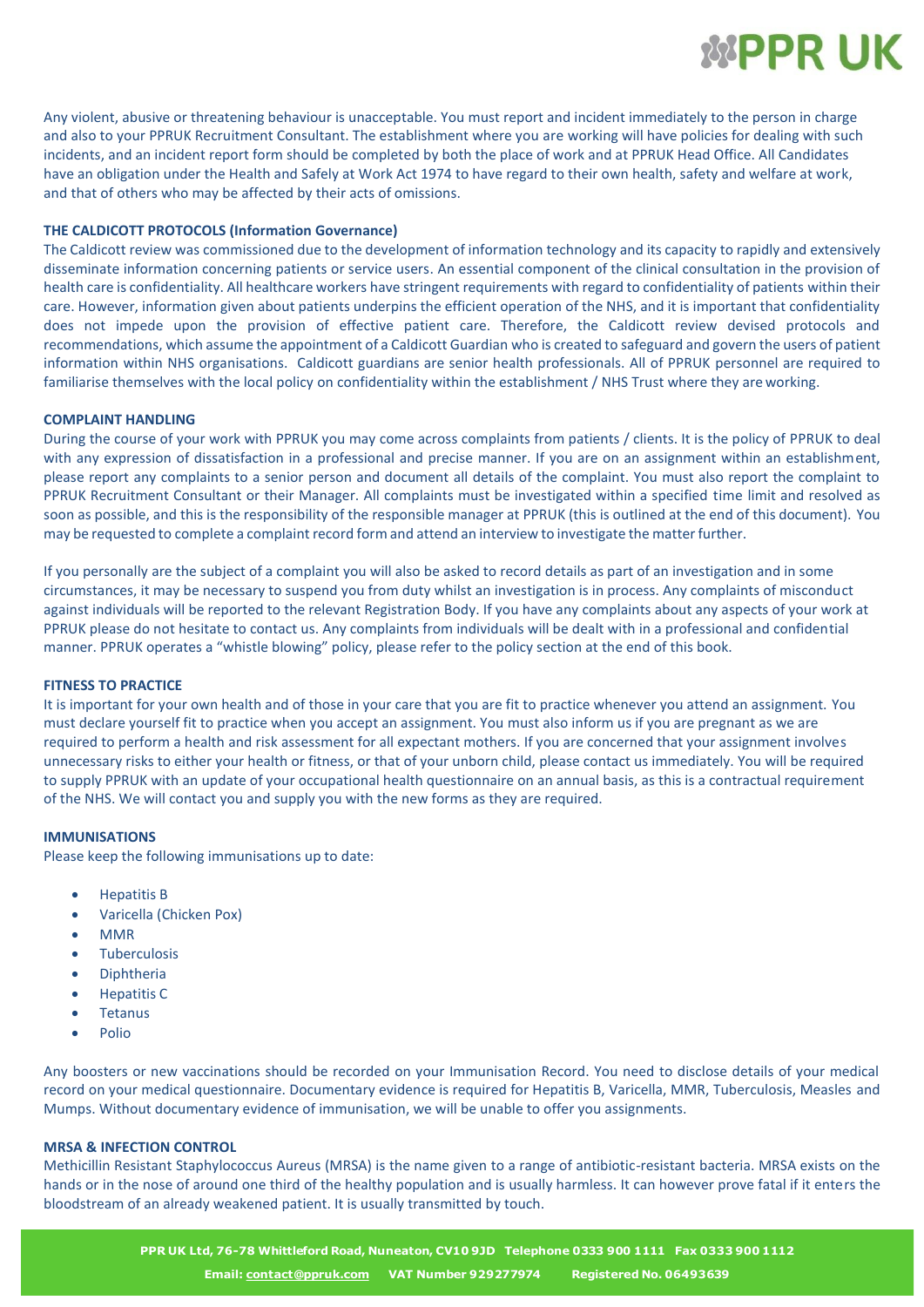

The single most effective measure for preventing MRSA contamination is washing hands before and after every patient contact. In addition, please:

- Use liquid soap and water or an alcohol-based hand rub when washing hands make sure it comes in contact with allareas
- Remove wrist and preferably hand jewellery at the beginning of each shift you will be regularly decontaminating your hands
- Wear disposable gloves and aprons when attending to dressings or dealing with blood and body fluids (sterile gloves should only be worn when performing aseptic techniques)
- Dispose of gloves and aprons after use
- Cover cuts or breaks in your skin or those patients/clients with waterproof dressings

If you come into contact with a patient who is later found to be contaminated with MRSA, it may be necessary to attend screening sessions at the hospital's Occupational Health Department. During this time and before you have been declared clear from MRSA, we may be restricted in the assignments we can offer you due to the risks of infection.

# **AIDS / HIV**

Candidates should be aware of and abide by the requirements of HSC 1998 / 226 "Guidance on the Management of AIDS/HIV Infected Health Care Workers and Patient Notification"

- If you believe you may have been exposed to HIV infection in any way you should seek medical advice from your GP or Occupational Health Department and, where appropriate, undergo diagnostic HIV antibody testing.
- If you are found to be infected, you must again seek guidance from your GP or Occupational Health Department
- If you are found to be HIV positive and perform or assist with invasive surgical procedures you must stop this immediately and seek advice from your GP or Occupational Health Department regarding what action, if any, should be taken
- Please be aware that it is the obligation of all health workers to notify their employer and, where appropriate, the relevant professional regulatory body, if they are aware of HIV positive individuals who have not sought or followed advice to modify their working practice

Please note the above guidance does not supersede current Department of Health Guidelines (in particular HSC 1998/226) or local practices and procedures.

#### **MEDICALS**

Because of the importance of your fitness to practice, PPRUK reserves the right to request a certificate of fitness to practice from your GP or an Occupational Health Service. Our clients may also ask that you undergo a medical examination before commencing work for them. In these cases, future placements may be dependent upon your compliance with this request and its outcome, providing it was a justifiable request

#### **ASSIGNMENTS**

#### **Timekeeping**

Please make every effort to ensure you arrive and leave all bookings, at the time specified in your confirmation letter.

#### **Attendance**

If you are unable to attend a booking or your current assignment you MUST contact your line manager in the first instance (contact details provided on PPRUK Confirmation) and if this is not possible, contact your Recruitment Consultant/Agency, as soon as possible. Contact MUST definitely be made prior to the time you are due to start your booking or your current assignment.

#### **Mobile Phones**

Mobile phones should be switched off for the duration of your assignment unless working in the community.

#### **Uniforms**

The uniform requirements for some of our clients may differ and will be stated prior to the assignment. If you are on an assignment where a hospital uniform is not required or have any queries regarding dress, please read the policy at the end of the handbook. You are required to dress smartly, and the wearing of jeans is not permitted.

# **Arriving for Work**

On arrival at a new booking, please take the opportunity to familiarise yourself with the local policies and procedures. Please be aware of the following.

- 1. Crash Call Procedure
- 2. Hot Spot Mechanisms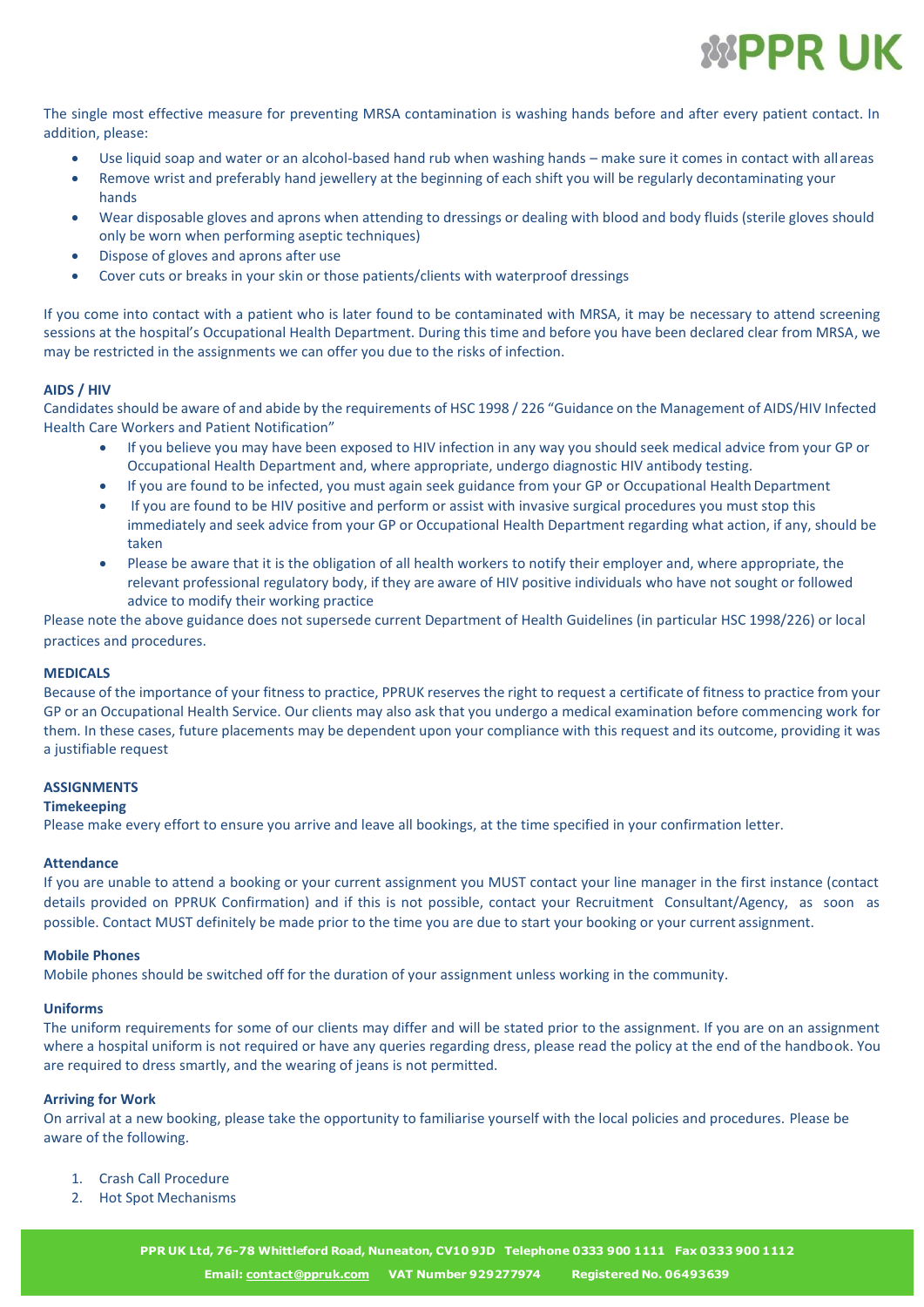# *MPPR UK*

- 3. Violent Episode Policy
- 4. Procedure for Alerting Security Staff
- 5. Policy for Administration & Assistance with Drugs
- 6. Complaints handling

Whenever possible, we encourage candidates to visit their potential workplace prior to commencing their assignment. If you have any queries regarding correct local procedures or are uncomfortable carrying out any of the duties you have been asked to perform, please raise these issues with your line manager in the first instance.

# **Equipment & Clients Premises**

You are responsible for your own actions when completing assignments, at PPRUK we expect that clients' premises and equipment are treated with respect and left clean and acceptable for use. You should comply with all reasonable requests, using your professional judgement at all times.

# **Accidents or Incidents**

PPRUK expect you to report any accidents, incidents or near misses to your line manager and a member of PPRUK.

# **Notice Period**

Candidates should inform PPRUK if they are aware that their assignment is coming to an end. This will allow us time to organise your next assignment or process your leaver paperwork. Our Terms of Business request that both Candidates and Clients Provide at least one weeks' notice (except in exceptional circumstances when each case will be looked at individually). If a particular placement is not to your liking please advise your consultant so they can find you an alternative role.

# **Client Performance Reports**

PPRUK requests that Clients complete a Performance Review after a candidate has completed their 1<sup>st</sup> week, then at 3 months and then annually thereafter.

# **End of Placement References**

At the end of each assignment PPRUK request that Clients completes an End of Placement Reference.

# **Candidate Performance Reports**

Candidates will be requested to provide feedback on their work-based assignment as well as the service they have received from PPRUK. This information can then be used to advise future locums. Both positive and negative feedback is actively encouraged so PPRUK can continually improve the quality of service it offers.

#### **Appraisals**

We will conduct annual appraisals which provide a review of your performance at work. They will also give you an opportunity to raise any concerns or issues that you may have. Appraisals are carried out based on feedback received from clients and cover the following areas:

- General levels of service including punctuality, attitude and ability to carry out practical tasks
- Clinical performance
- Training needs
- CPD
- Any other issues, including progress since the last appraisal

# **CRIMINAL CONVICTIONS**

NHS policy and the National Contract require Agencies for the Supply of Allied Health Professionals and Health Science Services Staff to obtain a Disclosure and Barring Service check (DBS) or a Disclosure Scotland (DS) for all candidates, particularly those working in Paediatrics and in the Community. Disclosures from previous employers are not transferrable. Please be aware that our clients may require us to inform them in writing of candidate's criminal convictions - We would always seek consent prior to disclosing this information. However, we cannot accept liability should a client decide not to utilise a candidate following this disclosure. Our own response to criminal record information will depend upon its nature and seriousness.

We will need you to complete, sign and date a "Criminal Convictions" declaration as part of your application form. DBS checks are carried out on an annual basis. Please ensure that you inform us if you are investigated, cautioned or convicted of any offence between DBS checks.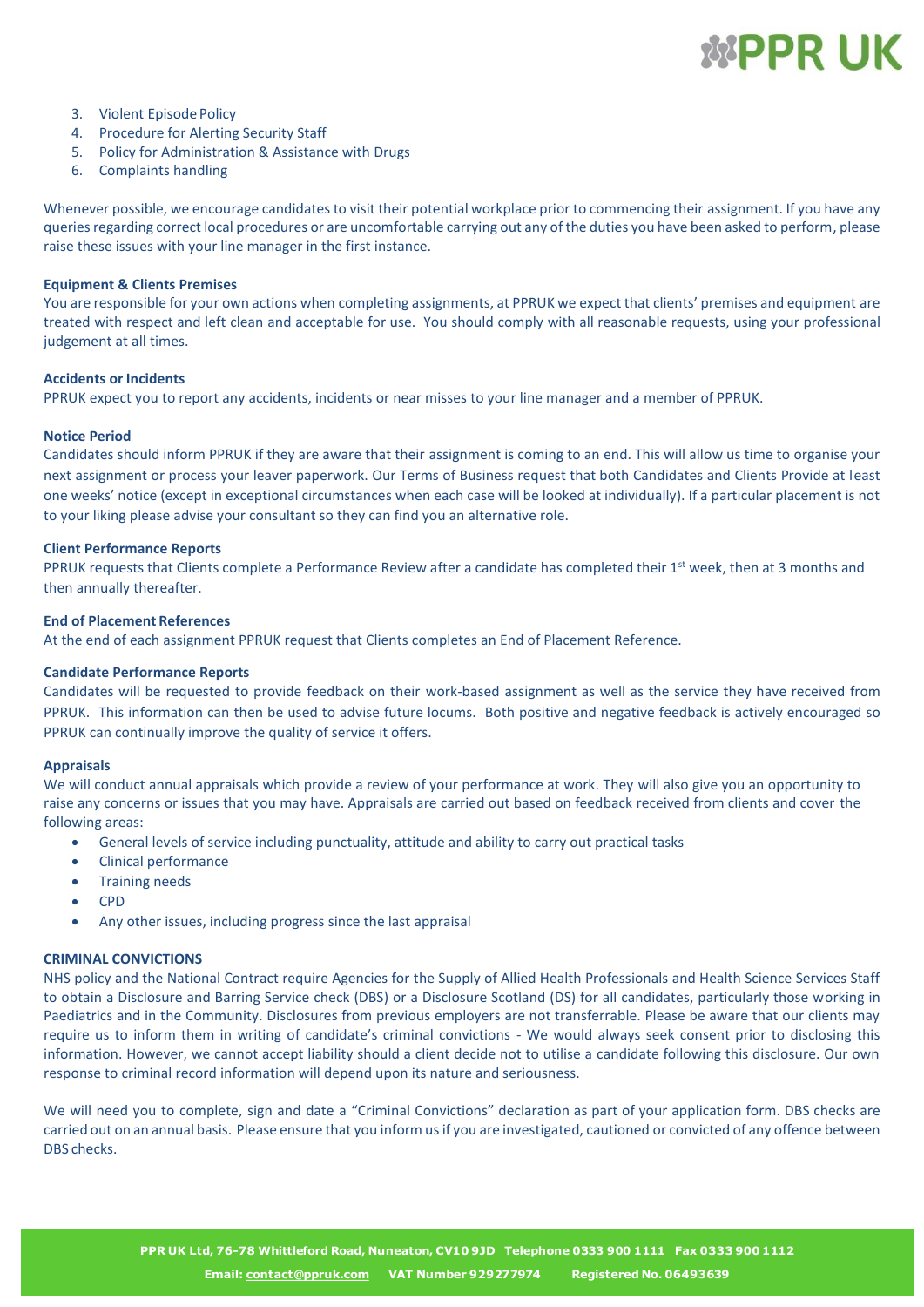

# **REMUNERATION**

# **Holiday Pay (PAYE Candidates)**

If you are a PAYE Candidate, you start accruing holiday pay as soon as you begin work for us and start accruing holiday hours. You can request your holiday by filling in a holiday request form which can be obtained from your consultant. Holiday entitlement is the statutory minimum for full time workers, apportioned pro rata for part time workers. The holiday year ends 31st December. It is not possible to carry entitlement over to the following year.

# **Agency Workers Regulations**

# **Day 1 rights for all agency workers:**

# What this means for you

If you are a 'temp' agency worker: From 1 October 2011, after you have worked in the same job for 12 weeks, you will qualify for equal treatment in respect of pay and basic working conditions. You can accumulate these weeks even if you only work a few hours a week. Your temporary work agency is likely to ask for details of your work history to help establish when you are entitled to equal treatment (separate guidance is available for agency workers on direct.gov website).

# Day 1 rights for all agency workers

# (Regulations 12-13)

The Regulations give agency workers the same access to certain facilities provided by the hirer and information on job vacancies. The test relates to what comparable workers and employees receive and the agency worker is entitled from the first day of their assignment (so not after 12 weeks).

- Access to facilities
- Access to information relating to vacancies

# Access to collective facilities and amenities:

(Regulation 12)

From day one of an assignment, agency workers are entitled to be treated no less favourably than a comparable worker or employee in relation to access to collective facilities and amenities provided by the hirer.

This is not intended to extend to all benefits which a hirer might provide to directly recruited workers or employees; rather, it applies to collective facilities provided by the hirer either to workers or employees as a whole or to particular groups of workers or employees.

These may include:

- a canteen or other similar facilities
- a workplace crèche

• transport services (e.g. in this context, local pick up and drop offs, transport between sites – but not company car allowances or season ticket loans)

- toilets/shower facilities
- staff common room
- waiting room
- mother and baby room
- prayer room
- food and drinks machines
- car parking

This is a non-exhaustive list and acts as an indication of which kind of facilities should be included. It applies to facilities provided by the hirer and therefore these facilities will usually be on-site. However, for example, if a canteen is used on another site – or shared with another company – then this should also be available to agency workers.

# Access to information on job vacancies

#### (Regulation 13)

From day one of an assignment, all agency workers will be entitled to be provided with information about any relevant job vacancies within the hirer that would be available to a comparable employee or worker. Hirers can choose how to publicise vacancies, whether it is via the internet/intranet or on a notice board in a communal area. But the agency worker should know where and how to access this information.

# **OUR POLICIES**

Our policies are available on our website and we require you ensure you are familiar with their content. Our policies and procedures are not intended to replace the policies and/or procedures issued by our clients or organisations where you may be placed on assignment.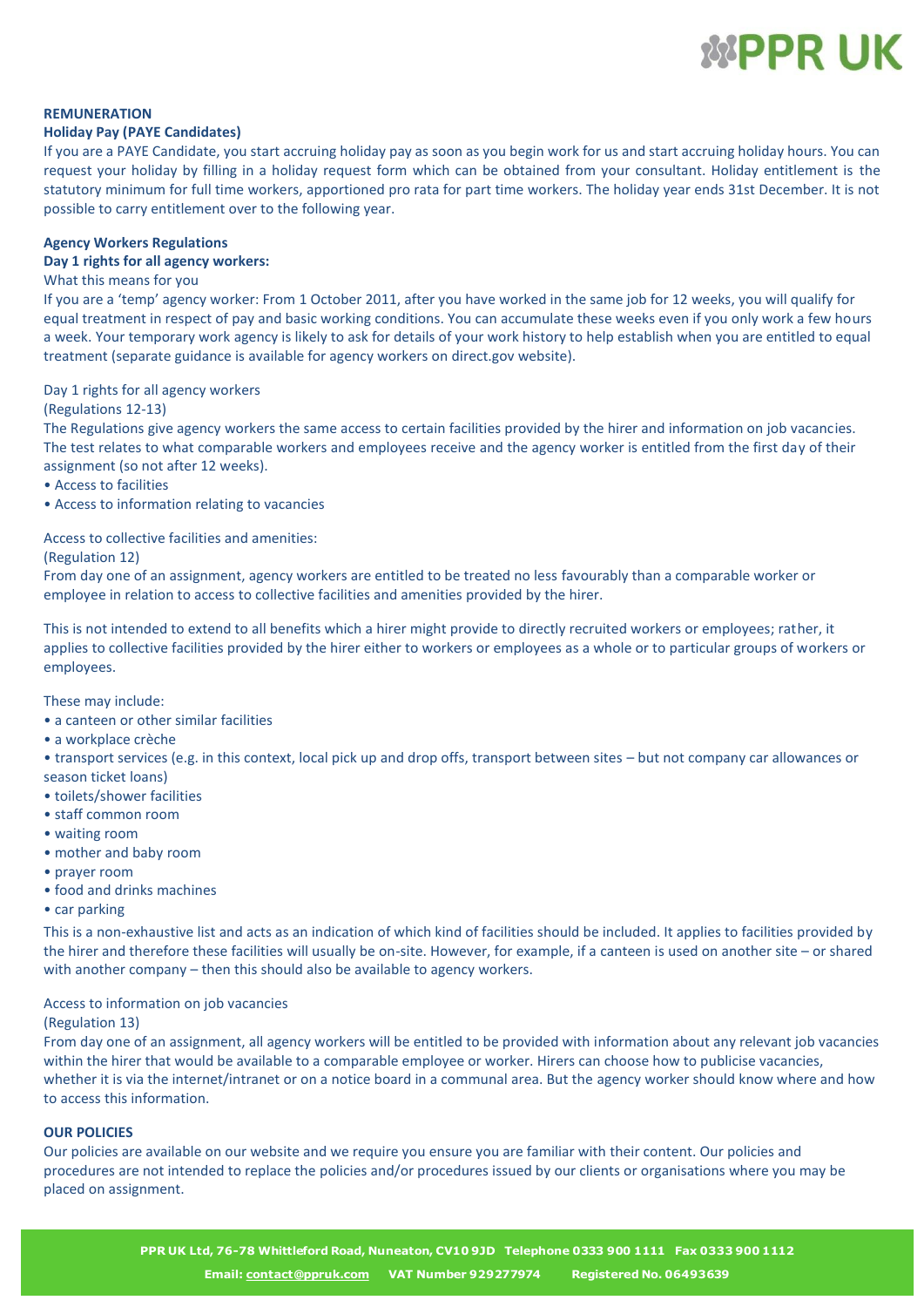

# **PROFESSIONAL STANDARDS**

Whilst this handbook outlines PPRUK's own policies and standards, these do not supersede the national guidelines outlined by the relevant professional bodies. Further information is available from:

GPhC website[: www.pharmacyregulation.org](http://www.pharmacyregulation.org/)

# GMC website[: www.gmc-uk.org](http://www.gmc-uk.org/)

HPC website: [www.hpc-uk.org](http://www.hpc-uk.org/)

The relevant professional bodies can also be contacted in writing at their mailing addresses as found on their websites.

# **CODE OF CONDUCT**

PPRUK expects all candidates to act in a professional manner at all times. We particularly ask you to pay special attention to:

- **Punctuality**
- Standards of Dress and Courtesy
- Quality of Care and Clinical Procedures
- Consideration and Respect for patients, colleagues, and managers
- Confidentiality and Integrity

You are responsible for your own actions when completing assignments, co-operating with colleagues and managers for the care of patients and clients. You should comply with all reasonable requests, using your professional judgement at all times. If you have any questions about your work, please try to resolve these with your line manager in the first instance, if you are unable to do this then do not hesitate to seek advice from your consultant.

# **ALCOHOL AND DRUGS**

You **MUST NOT** attend work under the influence of alcohol or any illicit substances.

#### **SMOKING**

No smoking during working hours

#### **MEDICATION ADMINISTRATION POLICY & PROCEDURE**

Temporary Locums are not allowed to administer medication without the authority of a senior permanent, NHS manager. **It is the policy of PPRUK that NO TEMPORARY WORKER IS AUTHORISED TO ADMINISTER MEDICATION.**

*Policies and procedures issued by the client or organisation where you are placed MUST be followed. Please ensure that you also follow the standards set out by your regulatory body.*

Please ensure you review the full policy on our website.

#### **EQUAL OPPORTUNITIES**

PPRUK offers equality to all our candidates and will treat any allegations of discrimination very seriously in accordance with these principles candidates may not discriminate on the grounds of:

- 
- Nationality  **Colour**
- Religion of Belief **•** Gender
- Sexual Orientation Marital Status
- **Disability •** Age

# **HEALTH AND SAFETY**

Under the Health & Safety at Work Act 1974, it is your duty to:

- Take reasonable care for the health and safety at work of yourself and any other people who might be affected by your acts or omissions
- Co-operate with your employer and others to enable them to comply with statutory duties and requirements
- Not intentionally or recklessly misuse anything provided in the interests of health, safely or welfare

The Management of Health & Safety at Work Regulations 1992 further requires you to:

- Use any equipment, etc., provided in the interests of safety
- Follow health & safety instructions
	- **[PPR UK Ltd, 76-78 Whittleford Road, Nuneaton, CV10 9JD Telephone 0333 900 1111 Fax 0333 900 1112](mailto:contact@ppruk.com) Email: contact@ppruk.com VAT Number 929277974 Registered No. 06493639**

• **Race** • **Ethnic Origin**

- 
- 
- 
-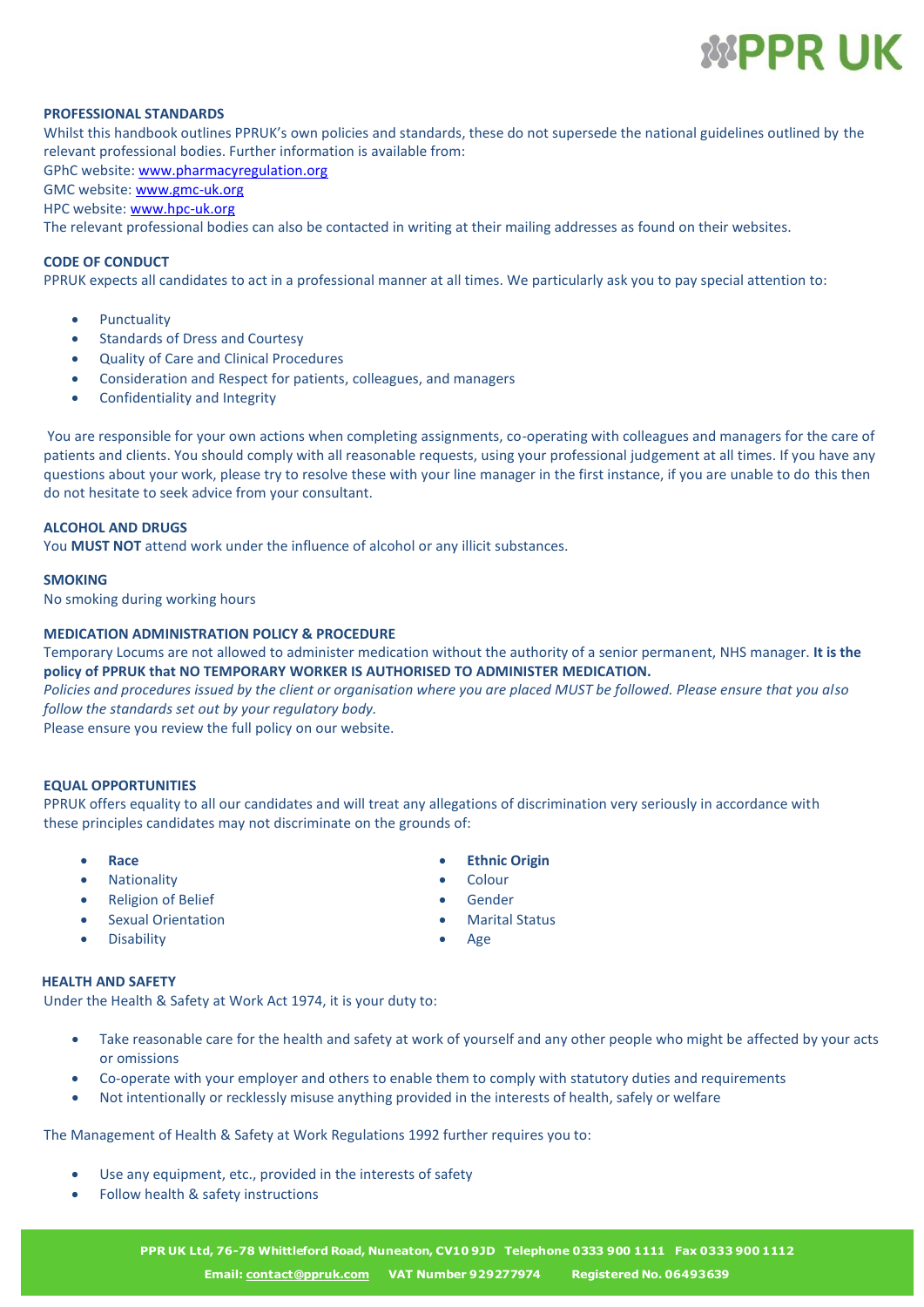

- Report anything you consider to be a serious danger
- Report any shortcomings in the protection arrangements for health and safety

When on assignment, it is the client's responsibility to familiarise you with their own Health & Safety policy and procedures, and with locations of fire escapes, first aid contact person etc. At a client's request in writing, PPRUK will undertake to train candidates to be supplied in standard workstation safety. We cannot, however, be held responsible for the suitability of workstations used by our clients. If you express concern over the Health & Safety arrangements of your employing client, we will ask the client to investigate and, if possible, to make improvements. If you refuse to work for a client on Health & Safety grounds, we will attempt to find you other employment without prejudice.

#### **Record Keeping**

Good records are essential to safe and effective patient care and should be:

- Clear, legible and indelible
- Factual and accurate
- Written as soon after the event as possible
- Signed, timed and dated

#### **Records**

- Be written with the involvement of the patient, client or their carer where possible
- Be written in terms the patient or client can understand
- Be consecutive
- Identify problems that have arisen, and action taken to rectify them
- Show care planned, decisions made, care delivered, and information shared

Please be aware that full records are essential should any questions be raised about the care and standards of care delivered.

For more detailed information, please see the relevant Professional Bodies' guidelines

# **Confidentiality**

Any patient information obtained by you during the course of your duties is confidential and should not be disclosed to any third party if it is not legitimately in connection with their treatment or any other official investigation. Please take care with patient records when on assignment to ensure that they are not in undue danger of being accessed by unauthorised individuals. Patients'/clients' information should only normally be shared with their consent – you should make sure patients/clients understand that their information may be shared with various Candidates of the team providing care. It is a patient's/client's decision what information should be shared with their family or others.

Where a patient/client is considered in capable of giving consent, please consult relevant colleagues. Where a patient/client has withheld consent, disclosures of information may only be made if:

- They can be justified in the public interest (normally where the disclosure is essential to protect the patient/client or someone else from risk of significant harm)
- They are required by law or court order

You should act in accordance with local and national policies if there is an issue of child protection.

# **GENERAL DATA PROTECTION REGULATIONS**

In addition to the above, you must adhere to the requirements of the *General Data Protection Regulation 2018.* In brief, anyone processing personal data must comply with the six enforceable principles of good practice. Data must be:

- Lawful, fair and transparent Lawful: Processing must meet the tests described in GDPR Fair: What is processed must match up with how it has been described. Transparency: Tell the subject what data processing will be done.
- Limited for its purpose (i.e. Personal data can only be obtained for "specified, explicit and legitimate purposes". Data can only be used for specific processing purpose that the subject has been made aware of and no other, without further consent.)
- Data minimisation (i.e. any data collected must be necessary and not excessive for its purpose)
- Accurate (i.e. Data held must be accurate and up to date.)
- Retention (i.e. Data cannot be stored any longer than is necessary.)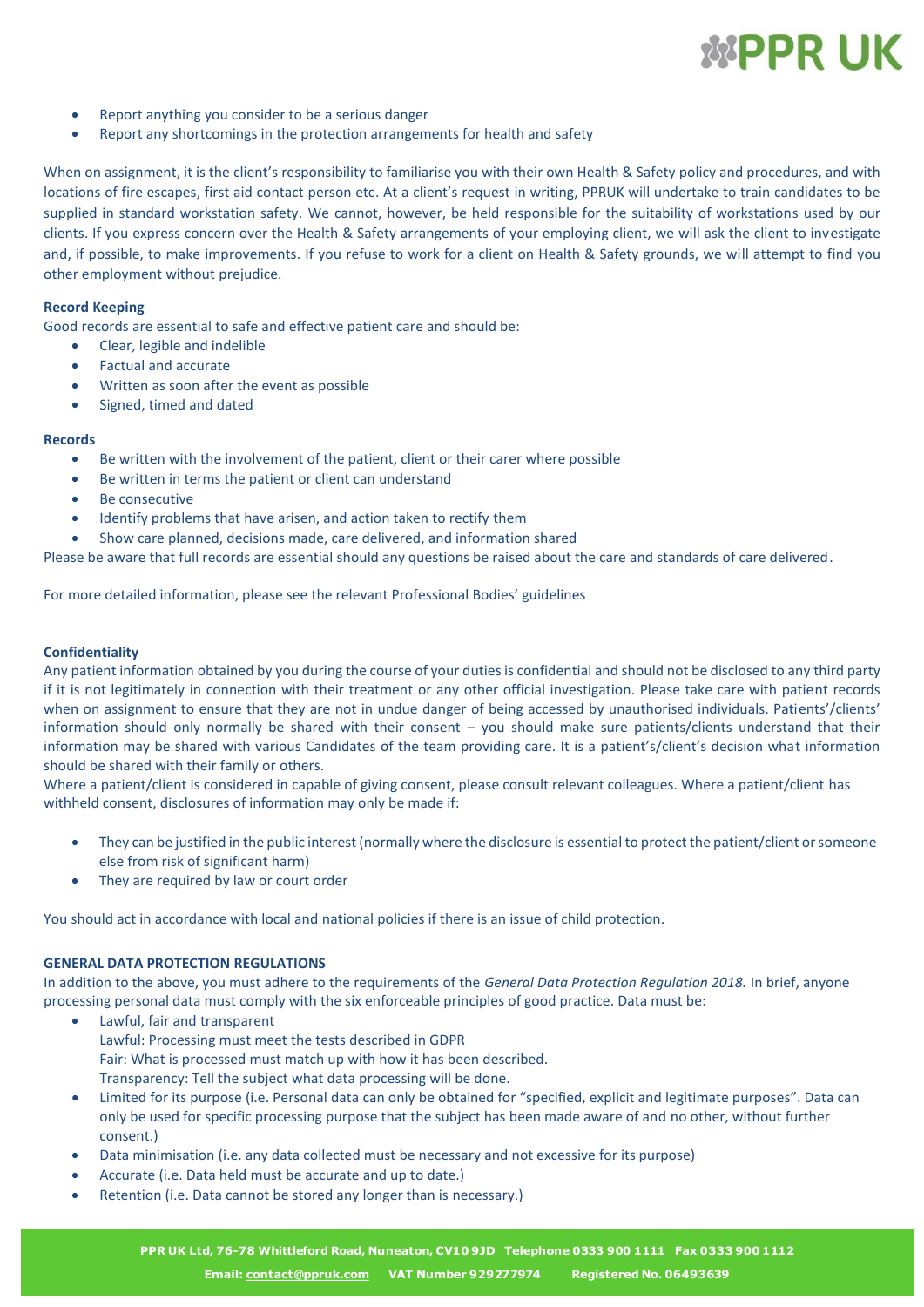

• Integrity and confidentiality (i.e. Requires processors to handle data "in a manner [ensuring] appropriate security of the personal data including protection against unlawful processing or accidental loss, destruction or damage". All sensitive data in a paper format must be filed in a lockable filing cabinet and keys to access given ONLY to those who have authority to do so.

For further information, please se[e www.dataprotection.gov.uk](https://www.gov.uk/government/publications/guide-to-the-general-data-protection-regulation) from which the above guidance is reproduced.

# **Computer Use**

Where our clients grant you access to their computer systems, these must only be used as *authorised* and not to gain access to any other data or programs.

- Keep any passwords safe
- Keep to the client's policies and procedures
- Log off immediately after use
- Observe any local policies and procedures regarding passwords, floppy disks, CD ROMS and data storage/transfer
- Do not load or introduce any programs onto the computer
- Refrain from accessing any information service or bulletin board including the internet without specific prior authority from your line manager
- Do not download any files or connect to any network or other computer equipment without prior authority

# **Freedom of Information Act 2000**

The above act came into force in January 2005. It gives any person legal rights of access to information which is held by a public authority. This should be taken into account during record keeping and particular attention paid to notes recorded on computer systems. You must also be aware that recordings of telephone calls may be monitored for training and quality purposes.

#### **Consent**

In accordance with the relevant Professional Bodies, you must obtain the consent of a patient before giving any treatment or care. Consent must be:

- Given by a legally competent person
- Given voluntarily
- Informed Patient/client has Patient/clients are assumed to be legally competent (that is they can understand and retain treatment information and use it to make an informed choice) unless otherwise assessed by a suitably qualified practitioner.

The exception to this rule is in the case of an emergency where a treatment is necessary to preserve life and the patient/client is unable to give consent. In all cases, you must be able to demonstrate you are acting in the patient's best interests.

If a patient /client are no longer legally competent, decisions should be based on previous consent/non-consent in a similar situation (providing there is no reason to believe they have changed their mind) or their known wishes. Otherwise, treatment should be in their best interests.

In the case of children (those aged under 16 in England and Wales), the involvement of those with parental responsibility is usually necessary – you should be aware of legislation and local protocol.

It is not usually acceptable to seek consent for a procedure, that you will not be performing yourself unless you have been specifically trained for that area of practice. All discussions and decisions relating to consent should be documented in the patient's/client records. Where consent is withheld, you should follow the policy in force at your assignment location.

#### **Caring for Patients in their Own Homes**

Please see below for general guidelines relating to assignments carried out in an individual's private home. For further detailed information, please refer to the relevant Professional Bodies' guidelines.

General Conduct:

- Clients and their families should at all times be treated with dignity and respect and due consideration should be taken of their religion, culture and any other preferences
- Clients should be addressed using their preferred name
- Care and support should be offered in the least intrusive manner possible
- The independence of clients should be supported and encouraged where possible through appropriate communication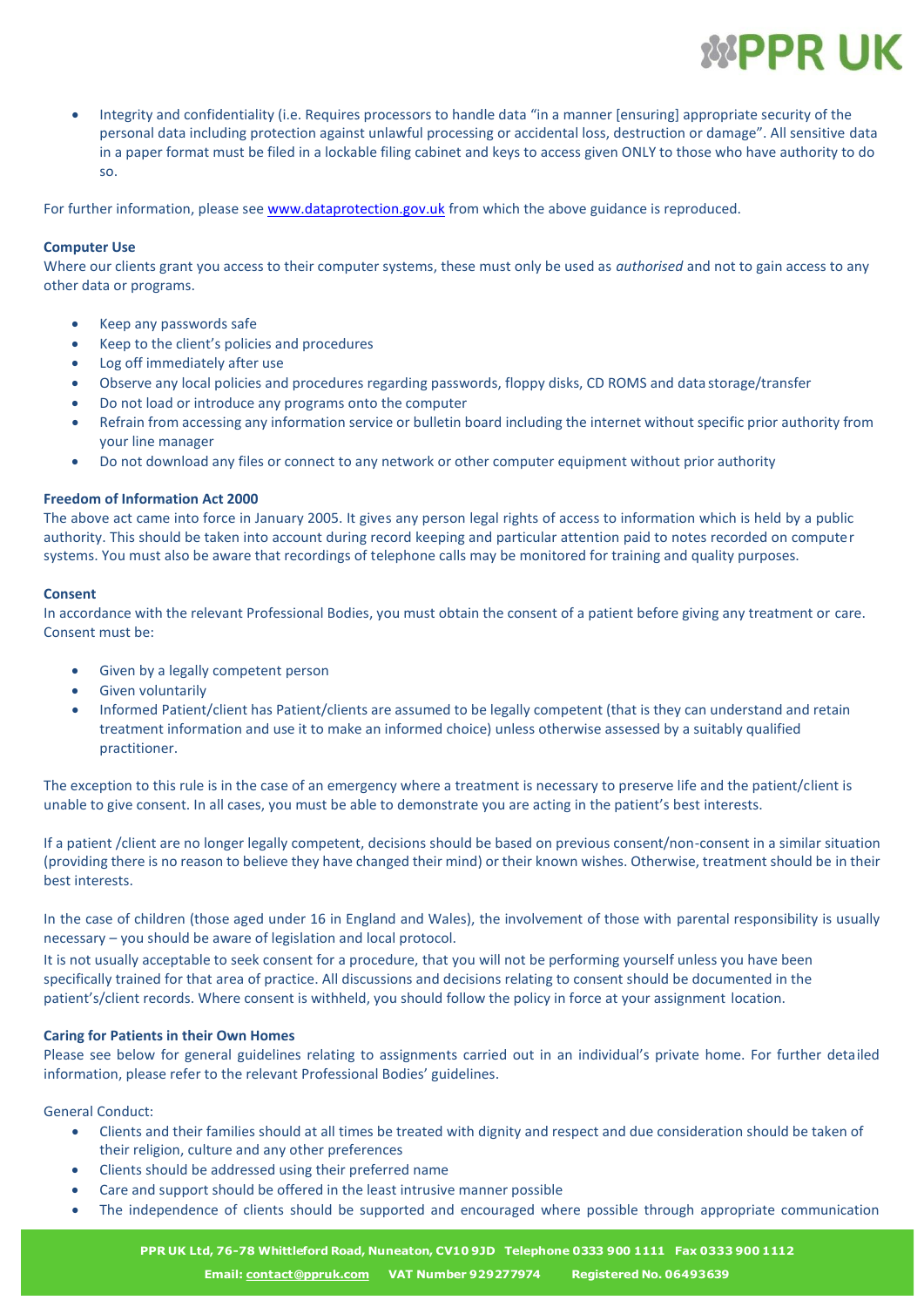

about, and involvement in, their own care. This independence should only be curbed where it is in the clients' best interests and the reasons recorded

Attending and Leaving a Home Visit:

- You should announce your identity clearly on arrival and not enter a client's home without invitation
- Upon arrival at a home visit, you should check whether your clients have any specific needs for this visit
- Please take full care securing a client's home when leaving including, where appropriate, doors, windows and the safeguarding of keys

# **Carrying out Assignments**

- Medication should be kept in a safe place, known and accessible to the client, or to relatives and other carers where appropriate.
- You should not make use of a client's property (including, for example their telephone) without their expresspermission
- You should report any accident or emergency situations as soon as possible to the relevant authorities and to your Consultant.
- All visits, incidents, observations, care and, where relevant, financial transactions should be logged on records kept securely in the client's home.
- Records are kept for one month, or until the assignment is over, and are made available to the client, their relatives and representatives.
- If you are unable to attend any specific appointment, please notify not only us but also your client and linemanager.
- You are not permitted to carry any firearm or offensive weapon with you to any assignment.

#### **Allegations of Abuse**

PPRUK will take seriously any allegations of abuse by staff working through us. If we receive complaints of this sort against you, we may not be able to assign you whilst a full investigation is performed. Ultimately, if allegations are well founded, we may not be able to offer you work in the future. Where allegations are sufficiently serious, we may need to report you to the relevant registration body and/or the police depending on the allegation. Appeals against any decisions made by our staff in these matters can be made to the Operations Director, whose decision will be final.

Should you in the course of duty suspect that abuse is taking place you should inform your line manager, immediately. In the case of caring for service users in their own homes, you must report any suspicion or allegation of abuse immediately to PPRUK. There are strict guidelines to be followed in reporting abuse under the Department of Health guidance "No Secrets" and a full report will need to be made prior to investigation.

There are many different forms of abuse:

- Physical, including hitting, slapping, punching, kicking, misuse of medication, restraint or inappropriate sanction
- Sexual, including rape and sexual actsto which the vulnerable adult has not consented, or could not consent or was pressured into consenting
- Psychological, including emotional abuse, threats of harm or abandonment, deprivation of contact, humiliation, blaming, controlling, intimidation, coercion, harassment, verbal abuse, isolation or withdrawal from services or supportivenetworks
- Financial or material abuse, including theft, fraud, exploitation, and pressure in connection with wills, property or inheritance or financial transactions, or the misuse of misappropriation of property, possessions or benefits
- Neglect or acts of omission, including ignoring medical or physical care needs, failure to provide access to appropriate health, social care or educational services, the withholding of the necessities of life, such as medication, adequate nutrition and heating
- Discriminatory abuse, including racist or sexist abuse or that based on a person's disability and other forms of harassment, slurs or similar treatment

#### **Whistleblowing**

PPRUK operates a whistle-blowing policy which encourages a culture of openness within our organisation and aims to prevent malpractice. With the introduction of the Public Interest Disclosure Act 1998 all workers now have legal protection from any form of retribution, victimisation or detriment as a result of publicly disclosing certain serious allegations of malpractice. The policy will apply in cases where a Candidate genuinely and in good faith believes that one of the following sets of circumstances is occurring, has occurred or may occur within their line of duty.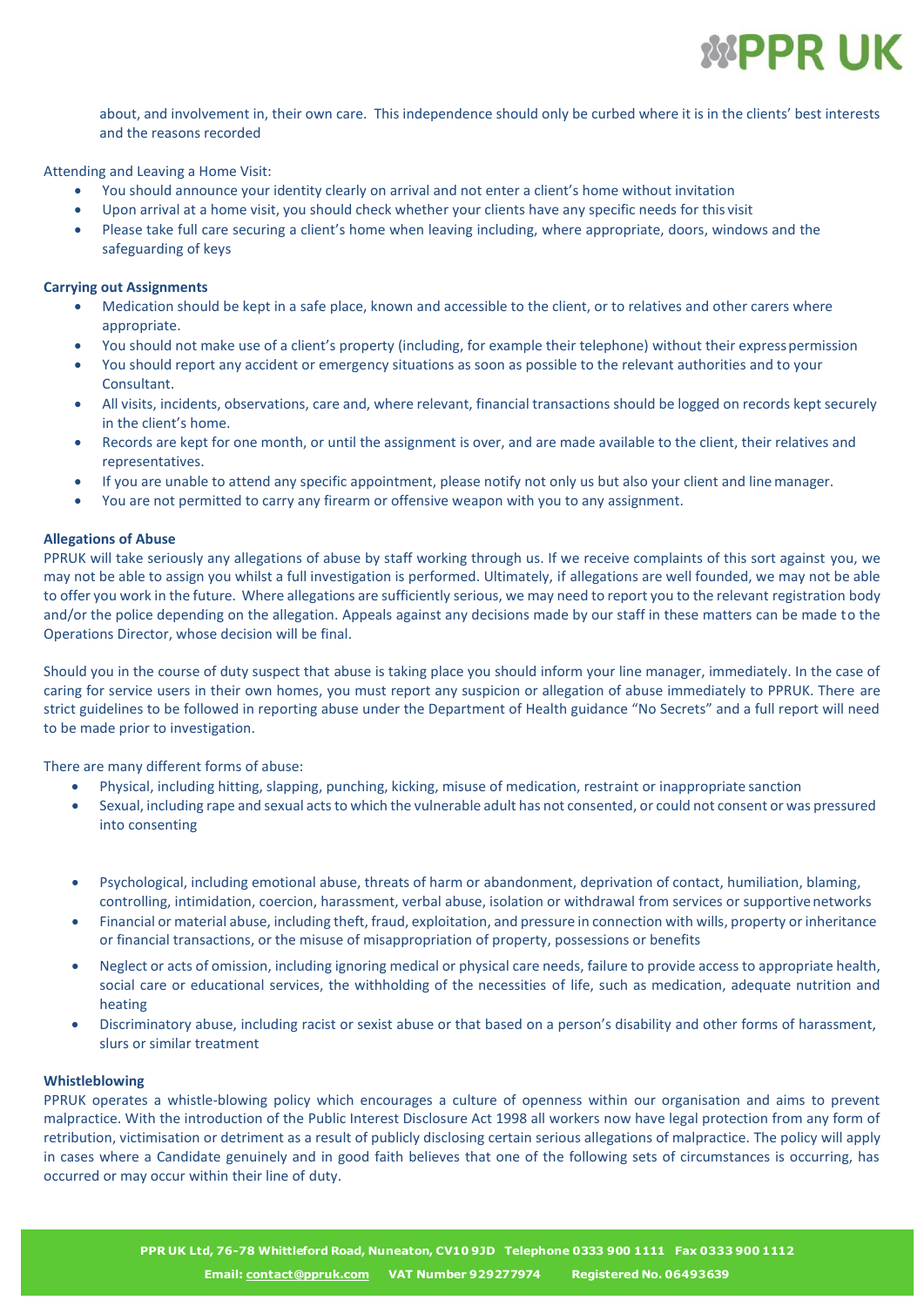

- 1 A criminal offence has been committed or is likely to be committed
- 2 A person has failed, is failing or is likely to fail to comply with any legal obligation to which he or she issubject
- 3 A miscarriage of justice has occurred is occurring or is likely to occur
- 4 The health and safety of any individual has been, is being or is likely to be endangered
- 5 Information tending to show any matter falling within any one of the preceding paragraphs has been, is being or is likely to be deliberately concealed

Anyone who wishes to raise or discuss any issues which might fall into the above categories he/she should contact their Recruitment consultant at PPRUK in the first instance who will treat the matter in confidence. It is likely that a further investigation will be necessary, and he/she may be required to attend a disciplinary or investigative hearing as a witness.

A copy of our full Whistle-blowing policy is available on request. Everyone should be aware that if any disclosure is made in bad faith (for example, in order to cause disruption within the organisation), or concerns information which you do not substantially believe is true, or indeed if the disclosure is made for personal gain, then such a disclosure may constitute gross misconduct for which summary dismissal is the sanction.

# **SAFEGUARDING**

#### **Children**

Healthcare professionals play a crucial role in protecting children from abuse and neglect. You may be told or notice things that teachers and social workers, for example, may not. You may have access to confidential information that causes you to have concern for the safety or well-being of children.

Early identification of risks can help children and young people get the care and support they need to be healthy, safe and happy, and to achieve their potential.

If you work with children or young people, you should have the knowledge and skills to identify abuse and neglect. You should be aware of the use of frameworks for assessing children and young people's needs, the work of Local Safeguarding Children's Boards and Child Protection Committees, and policies, procedures and organisationsthat work to protect children and promote their welfare.

Children, young people and parents may not want you to disclose information about them if they think they will be denied help, blamed or made to feel ashamed. They might have had bad experiences or fear contact with the police or social services. You should help them understand the importance and benefits of sharing information. But you must not delay sharing relevant information with an appropriate person or authority if delay would increase the risk to the child or young person or to other children or young people.

Confidentiality is important and information sharing should be proportionate to the risk of harm. You may share some limited information, with consent if possible, to decide if there is a risk that would justify further disclosures. A risk might only become apparent when a number of people with niggling concerns share them. If in any doubt about whether to share information, you should seek advice from an experienced colleague, a named or designated doctor for child protection, or a Caldicott Guardian. You can also seek advice from a professional body, defence organisation or the GMC. You will be able to justify raising a concern, even if it turns out to be groundless, if you have done so honestly, promptly, on the basis of reasonable belief, and through the appropriate channels.

Your first concern must be the safety of children and young people. You must inform an appropriate person or authority promptly of any reasonable concern that children or young people are at risk of abuse or neglect, when that is in a child's best interests or necessary to protect other children or young people.

You must be able to justify a decision not to share such a concern, having taken advice from a named or designated doctor for child. You must be able to justify a decision not to share such a concern having taken advice from a named or designated doctor for child protection or an experience colleague, or a defence or professional body. You should record your concerns, discussions and reasons for not sharing information in these circumstances.

You should participate fully in child protection procedures, attend meetings whenever practical and co-operate with requests for information about child abuse and neglect. This includes Serious Case Reviews set up to identify why a child has been seriously harmed, to learn lessons from mistakes and to improve systems and services for children and their families. When the overall purpose of a review is to protect other children or young people from a risk of serious harm, you should share relevant information, even when a child or young person or their parents do not consent, or if it is not possible to ask for consent. You must be prepared to justify your decision not to share information in such cases.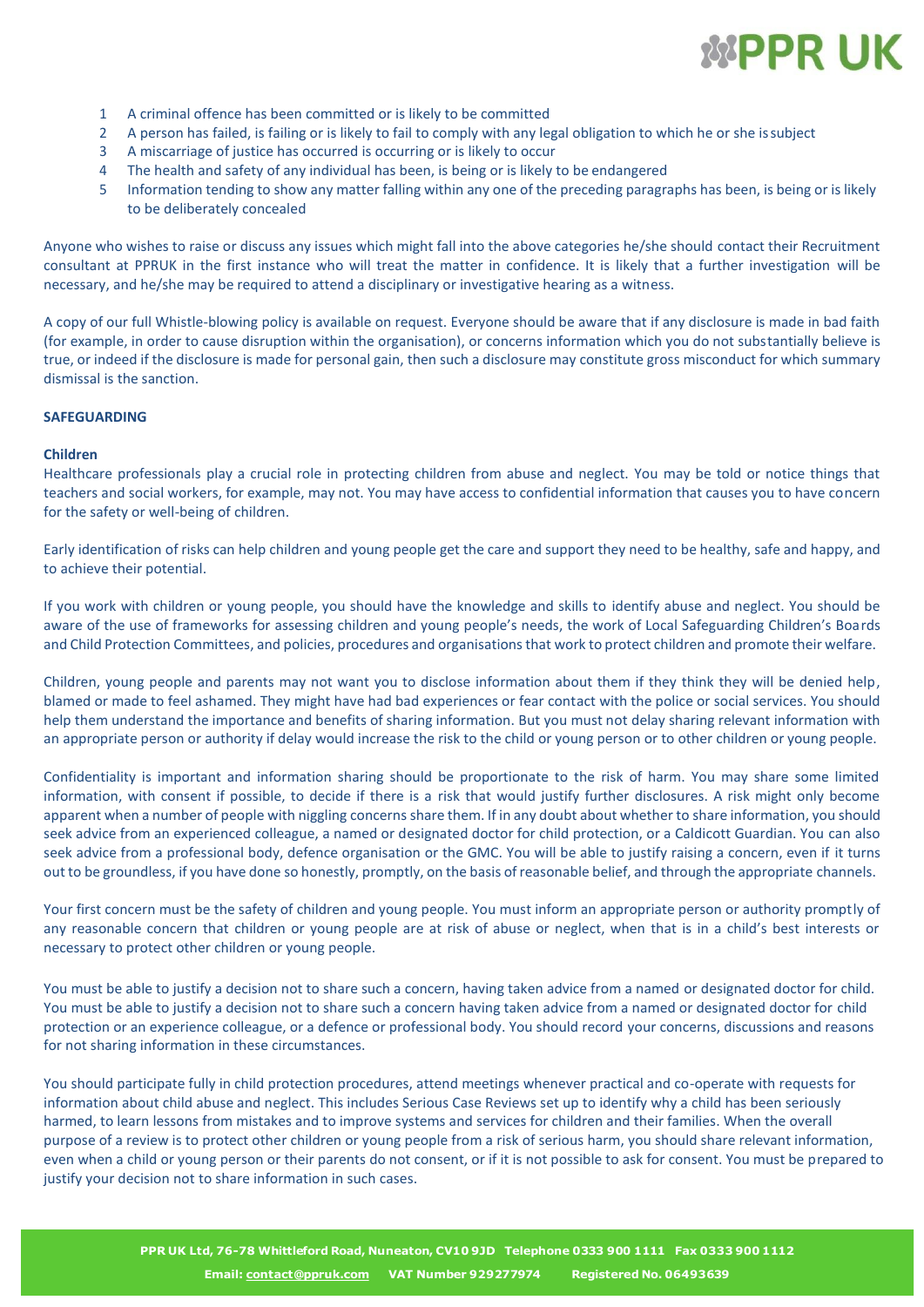

You should make sure that there are clear and well-understood policies and procedures for sharing information with agencies you work with closely or often. You should have an understanding of the roles, policies and practices of other agencies and professionals. This includes understanding the circumstances in which they consider disclosure to be justified. Teachers, social workers, police, youth offending teams and others all have different relationships with children and young people. They also have different cultures, policies and guidance on sharing information. You should understand and respect these differences but remember the particular responsibilities you have as a doctor and the importance of trust in your relationship with your patients.

# **Vulnerable Adults**

When a vulnerable adult has experienced significant harm from someone they are in a personal/close relationship with and where there is an expectation of trust OR are at risk of experiencing such harm, this is a safeguarding issue. We have a duty to protect vulnerable people from harm. Possible abusers can include paid carers and other professionals as well as friends and family. *N.B: Vulnerable adults with children can be targeted by virtue of the fact that they have children. Abuse can also include abusing/threatening children, in order to abuse the adult*

Definition of Significant Harm:

'Abuse is a violation of an individual's human rights by any person or persons. Abuse may consist of single or repeated acts. It may be physical, verbal or psychological, it may be an act of neglect of omission to act, or it may occur when a vulnerable person is persuaded to enter into a financial or sexual transaction to which he or she has not consented, or cannot consent. Abuse can occur in any relationship and may result in significant harm, or exploitation of the person subjected to it'

# **Types of abuse:**

| <b>Physical abuse</b>                                       | <b>Neglect &amp; Acts of Omission</b> |
|-------------------------------------------------------------|---------------------------------------|
| Sexual Abuse                                                | <b>Discriminatory Abuse</b>           |
| <b>Psychological Abuse</b><br><b>Financial and material</b> | <b>Institutional Abuse</b>            |

What to do if you have concerns reported to you or suspicions:

- All allegations of abuse must be treated seriously
- We have a duty and responsibility to protect and safeguard the interests of a vulnerable adult. Any employee concerned about reporting concerns must give due regard to this duty above all other concerns.

If an individual discloses a safeguarding issue:

- If a vulnerable adult confides in you that they or their child is being abused but do not wish matters to be taken further, you must say that you have a duty to pass this information on to a manager.
- In an emergency, make sure that the vulnerable adult is safe, summon emergency assistance if necessary or contact the police if you suspect a criminal offence has been committed.

Reporting an allegation or concern

- If you have suspicions that abuse may be taking place or someone has disclosed to you about an alleged incident of abuse you must report these concerns to your line manager.
- Your line manager will report these concerns to the appropriate team on the same working day.
- If you cannot find a manager, report it directly to your Recruitment Consultant, who will inform the Manager at the Trust of the concern.

Definition of a Vulnerable Adult - A vulnerable adult is any person who is:

- Aged 18 years or over and
- Who is or may be in need of community care services because of frailty, learning or physical or sensory disability or mental health issues and
- Who is or may be unable to take care of him or herself, or take steps or protect him or herself from *significant harm* or exploitation (DOH 2000 No secrets)

NB: All investigations into allegations of abuse will also cover recommendations published in the "Lessons Learnt" report by Kate *Lampard as a result of the Jimmy Savile investigation <http://www.nhsemployers.org/your-workforce/need-to-know/the-savile-inquiry>*

#### **Uniform Policy**

PPRUK requires that all candidates undertaking roles for the company abide by the Uniform Policy.

It is the responsibility of each candidate to ensure that they are suitably dressed for work. PPRUK requires that all candidates wear appropriate clothing i.e. navy or black trousers/skirts with suitable shoes. The candidate must ensure that their clothing/shoes create